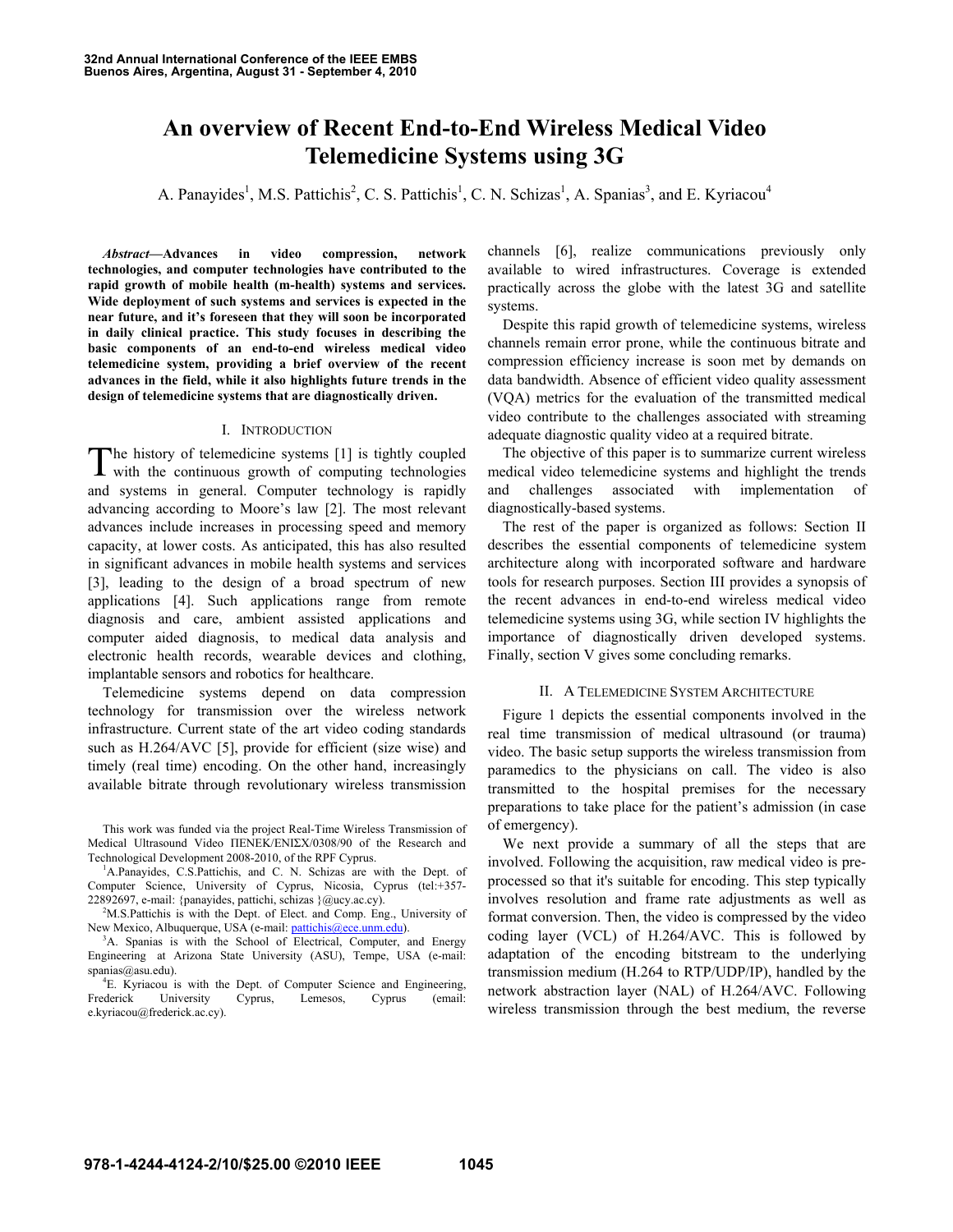procedure is followed for decoding, post-processing and error recovery. The presence of a back channel provides for network adaptation and for the medical expert to convey feedback to the paramedic staff.

For emergency cases, the goal is to provide an appropriate response within the first hour (golden hour). Here, the use of wireless video transmission is expected to help speed up the process. This can have significant implications for the patient's recovery and/or survival.

# *A. Hardware and Software tools*

Acquisition of the medical video is done via a portable ultrasound device and/or a high quality camera. Source encoding can be performed using the JM H.264/AVC reference software [7], the most popular open source Codec for H.264/AVC. It incorporates most parameters and profiles defined in the standard, is well documented and frequently updated. It is mostly recommended for research and ondemand streaming as it's not optimized for real time encoding. For real-time encoding, FFMPEG [8] is a widely used open source platform. It includes previous coding standards (MPEG and H.26x series) and can also be used for a plethora of preprocessing tasks, facilitating a large number of multimedia conversion algorithms. Video streaming can be achieved using the cross platform VLC media player (which acts as a streaming server), hosted by videolan [9]. Here, preprocessing, source encoding, and broadcasting are to be carried out by a single laptop in the ambulance.

For research purposes, it is often sought a controlled environment (compared to actual streaming), where parameters involved in video streaming (such as loss rate, delay, jitter, available bitrate, mobility, end-user devices, etc.) can be easily modified in order to measure different possible aspects that can affect the design of a developed application. This kind of environment can be found in network simulators like OPNET [10] or NS-2 [11] (open-source). To import video traffic in network simulators, video traces are employed. Video traces [12] aim to map the encoded video bitstream realistically, in order to simulate video transmission in a way that does not diverge from the actual transmission, enabling the researchers to investigate the performance of their experimental setup.

# III. END-TO-END WIRELESS MEDICAL VIDEO TELEMEDICINE SYSTEMS USING 3G

We classify research in mobile health (m-health) systems into:

- 1) Systems focusing on the encoding aspect,
- 2) Systems exploiting transmission aspects and network infrastructures,
- 3) A combination of the aforementioned approaches where both source encoding and transmission are taken into consideration for the design of the system, and finally
- 4) Application oriented developed systems.

 For the purposes of this paper, we are interested in exploiting systems designed for the efficient encoding and transmission of medical video over wireless channels (summarized in Table I), and more precisely over the  $3<sup>rd</sup>$ generation (3G) of mobile communication networks. These systems are further categorized as diagnostic region-of-interest (ROI) and non-diagnostic ROI based systems. Section IV summarizes this trend and provides future directions. We believe that the need for diagnostic quality validation will drive growth in end-to-end telemedicine systems.

### *A. Diagnostic Region of Interest (ROI) based Systems*

The basic idea here is to allocate more bandwidth to regions of interest (ROIs). At the same time, far less bandwidth is allocated to the rest of the video. The most basic challenge is to identify and allocate appropriate bandwidth to the ROIs.

In [13], ROI coding was based on a visual attention saliency map. In [14], scalable ROI coding is used for adaptive transmission of medical images and video snapshots over simulated wireless networks. Context awareness is introduced based on patient's status monitoring and resource availability of the underlying transmission medium.



Fig. 1. An H.264 based wireless medical video telemedicine system.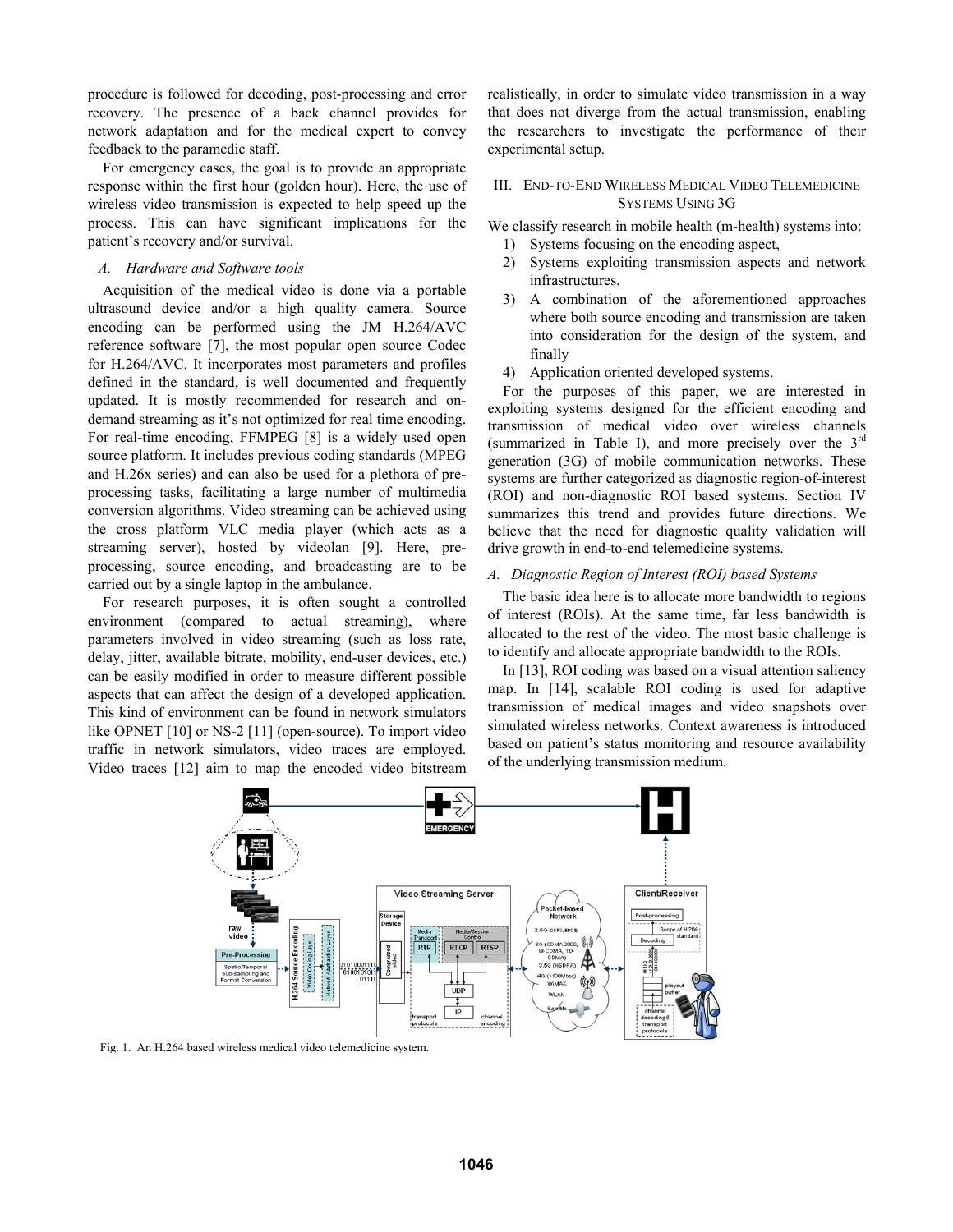A spatially-varying encoding scheme where quantization levels are spatially varying as a function of the diagnostic significance of the common carotid artery (CCA) ultrasound video is proposed in [15]. Diagnostic ROIs for carotid ultrasound medical video are derived using segmentation algorithms, which are then used as input for Flexible Macroblock Ordering (FMO) slice encoding. Redundant Slices (RS) utilization increase compressed video's resilience over error prone transmission mediums.

The design of an elastic ROI coding which incorporates different quantization levels for ROI and non-ROI, targeting Diagnostically Lossless (DL) encoding over bitrate limited wireless channels utilizing physician expert feedback is presented in [16]. An encoder states diagram for different quality levels is designed and a state transition is considered every Group of Pictures (GOP). A number of medical video modalities are used to demonstrate the proposed technique.

# *B. Non-Diagnostic Region of Interest based Systems*

Identifying suitable regions of interest can be difficult. In this section we summarize systems that provide diagnostic quality without using ROIs.

A portable tele-trauma system that provides for simultaneous transmission of trauma video, medical images, and ECG signals is presented in [17]. Media transformation, data prioritization, and application-level congestion control allow adaptation to network conditions.

Scalable video coding employing spatiotemporal scalability for ultrasound videos over different wireless networks is found in [18]. Wireless transmission medium parameters are examined (data rate, packet loss, delay, jitter and latency) and their correlation with diagnostic quality is depicted.

In [19], the authors develop an QoS Ultrasound Streaming Rate Control (Q-USR) algorithm. Based on the concept of reinforcement learning, the frame rate is varied as a function of the state of the network, while at the same time conforming to a pre-defined medical Quality of Service (QoS) criterion. The proposed mechanism is validated utilizing the robotic tele-ultrasonography system OTELO [19].

The OTELO system is also used in [20], where multilayer control is employed to optimally tune source and channel encoding parameters. Frame rate, quantization step, intrarefreshing period and average code-rate channel protection are the key parameters that are varied in these experiments which, however, are initially performed over WLANs.

#### IV. DIAGNOSTIC VALIDATION

Diagnostic validation is a required step in the development of wireless telemedicine systems. The primary goal of such systems is to provide for adequate diagnostic information for the medical expert to reach a confident diagnosis, irrespective of channel conditions.

Thus far, quality assessment, both objective and subjective [22], was solely based on conventional VOA metrics (such as

|                                     | Author                                             | Year | Real-Time  | Encoding          | Medical Video                                            | Comments                                                                                                                                                                                                                                                |
|-------------------------------------|----------------------------------------------------|------|------------|-------------------|----------------------------------------------------------|---------------------------------------------------------------------------------------------------------------------------------------------------------------------------------------------------------------------------------------------------------|
|                                     |                                                    |      | Simulation | Standard          | Modality                                                 |                                                                                                                                                                                                                                                         |
| Diagnostic ROI-based Systems        | Tsapatsoullis et                                   | 07   | Simulation | $MPEG-2/$         | Common Carotid                                           | A saliency-based visual attention ROI coding for                                                                                                                                                                                                        |
|                                     | al. [13]                                           |      |            | MPEG-4            | Artery (CCA)<br>Ultrasound video                         | low bit-rate medical video transmission.                                                                                                                                                                                                                |
|                                     | Doukas et al.<br>[14]                              | 08   | Simulation | <b>H.264/ AVC</b> | Skin Legion and MRI<br>images, Trauma video<br>snapshots | Scalable ROI encoding. Adaptive transmission<br>based in context awareness (patient status and<br>network state).                                                                                                                                       |
|                                     | Panavides et al.<br>$\left[15\right]$ <sup>*</sup> | 09   | Simulation | <b>H.264/ AVC</b> | Common Carotid<br>Artery (CCA)<br>Ultrasound video       | FMO variable quality slice encoding, tightly<br>coupled by each region's diagnostic importance.<br>Diagnostic ROIs derived using segmentation<br>algorithms. Clinical rating system that provides<br>for independent evaluations of the different parts |
|                                     | Rao et al. $[16]$ <sup>*</sup>                     | 09   | Simulation | MPEG-2            | Pediatric respiratory<br>distress related videos         | of the video.<br>Elastic ROI coding which incorporates different<br>quantization levels for ROI and non-ROI,<br>targeting diagnostically Lossless (DL) encoding<br>over bitrate limited wireless channels utilizing<br>physician expert feedback.       |
| Non-diagnostic ROI-based<br>Systems | Chu et al. [17]                                    | 04   | Real-Time  | M-JPEG            | Trauma video                                             | Real time trauma video transmission. Network<br>adaptation enabled through media transformation,<br>prioritization,<br>application-level<br>and<br>data<br>congestion control.                                                                          |
|                                     | Pedersen et al.<br>[18]                            | 09   | Real-Time  | <b>H.264/ AVC</b> | Echocardiogram                                           | Spatiotemporal scalability over different wireless<br>networks. Diagnostic quality and how it's affected<br>by network parameters.                                                                                                                      |
|                                     | Istepanian et al.<br>$[19]$ <sup>*</sup>           | 09   | Real-Time  | <b>H.264/ AVC</b> | Echocardiogram<br>(OTELO system)                         | QoS Ultrasound Steaming Rate Control (Q-USR)<br>algorithm based on reinforcement learning that<br>satisfies a medical QoS criterion.                                                                                                                    |
| *Diagnostic validation criteria     |                                                    |      |            |                   |                                                          |                                                                                                                                                                                                                                                         |

| <b>TABLEI</b>                                                   |
|-----------------------------------------------------------------|
| End-to-End Wireless Medical Video Transmission Systems using 3G |